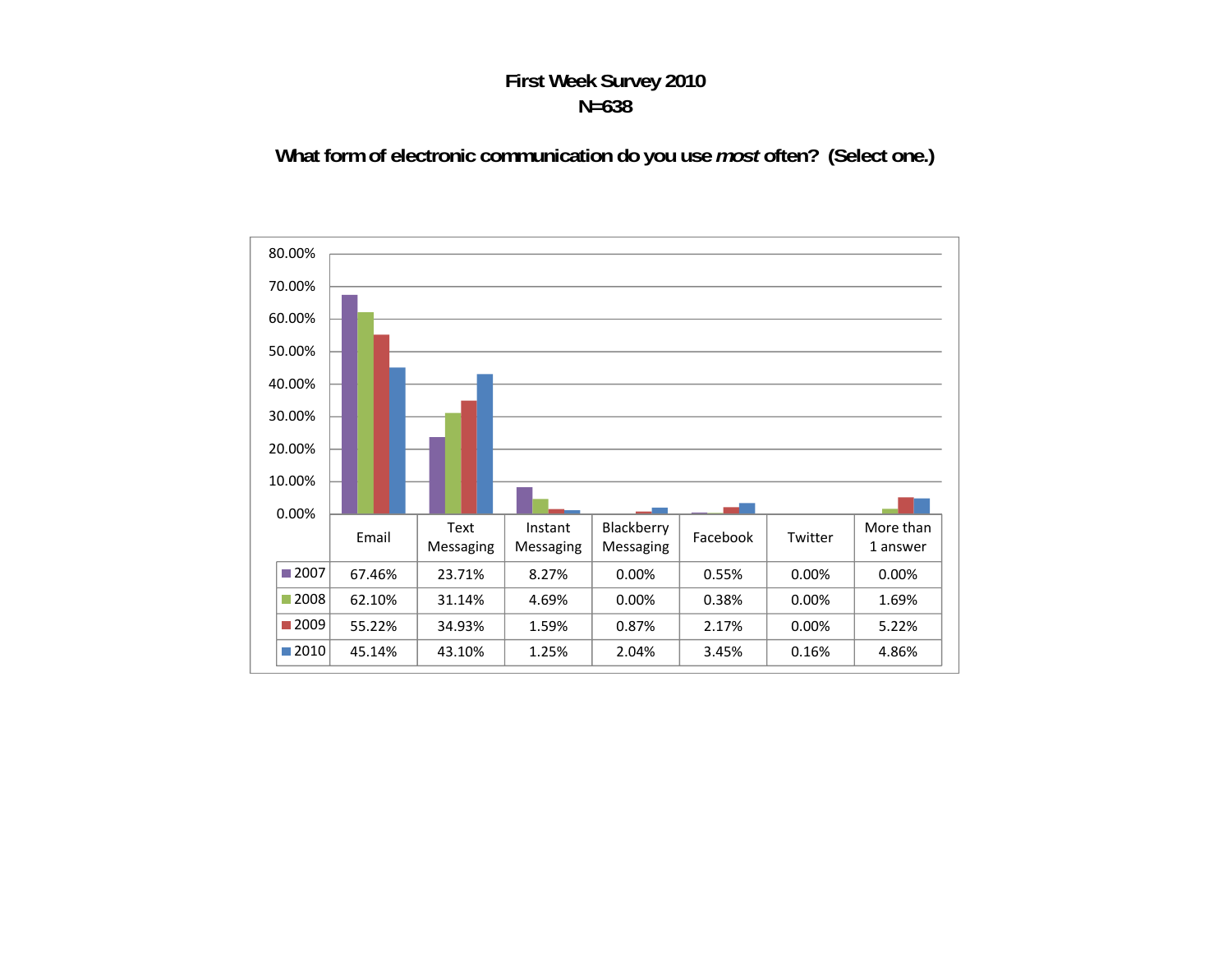Which of the following online databases have you used *prior* to law school? (Select all that apply.)

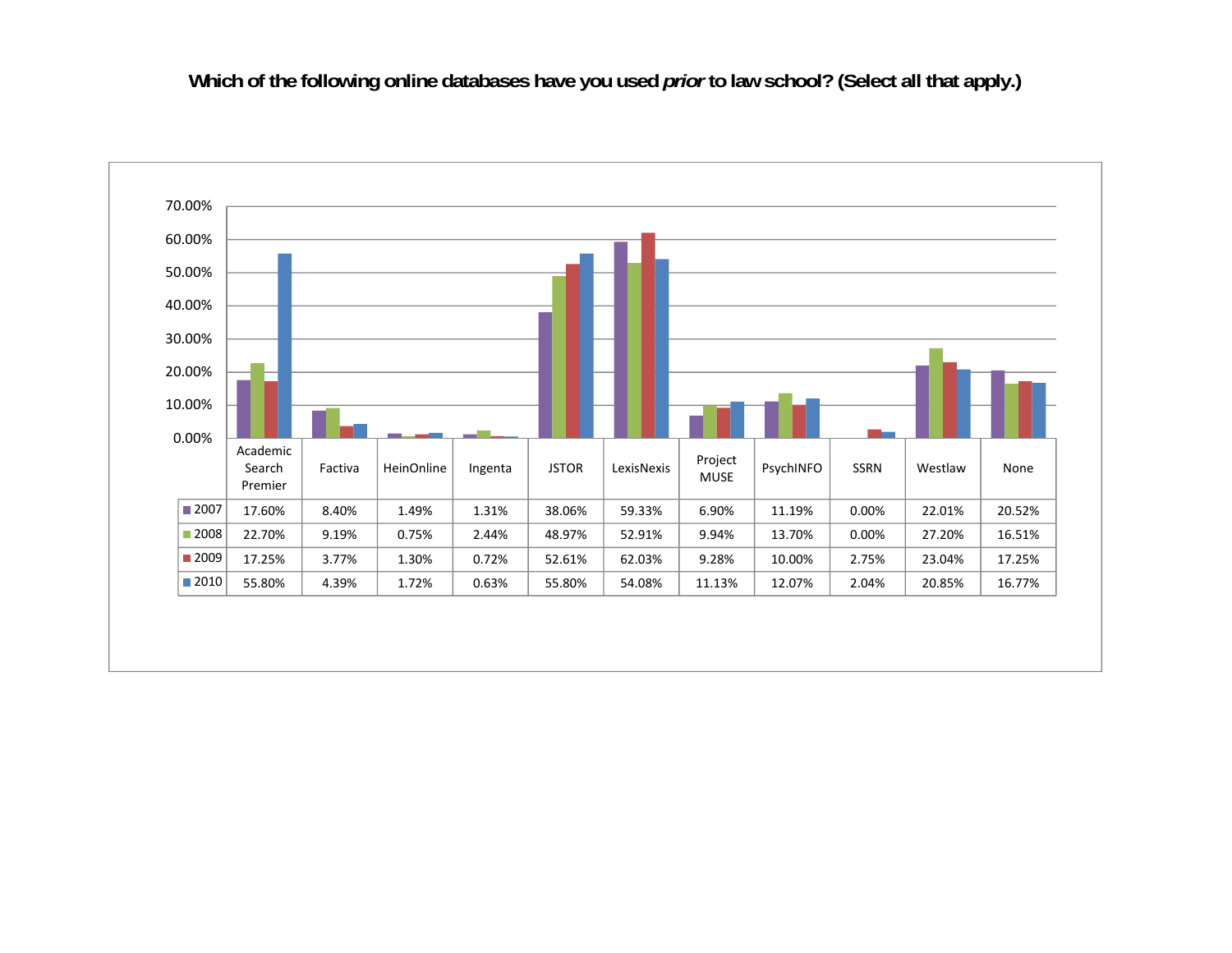

# **Which social networking site do you use** *most* **often? (Select one.)**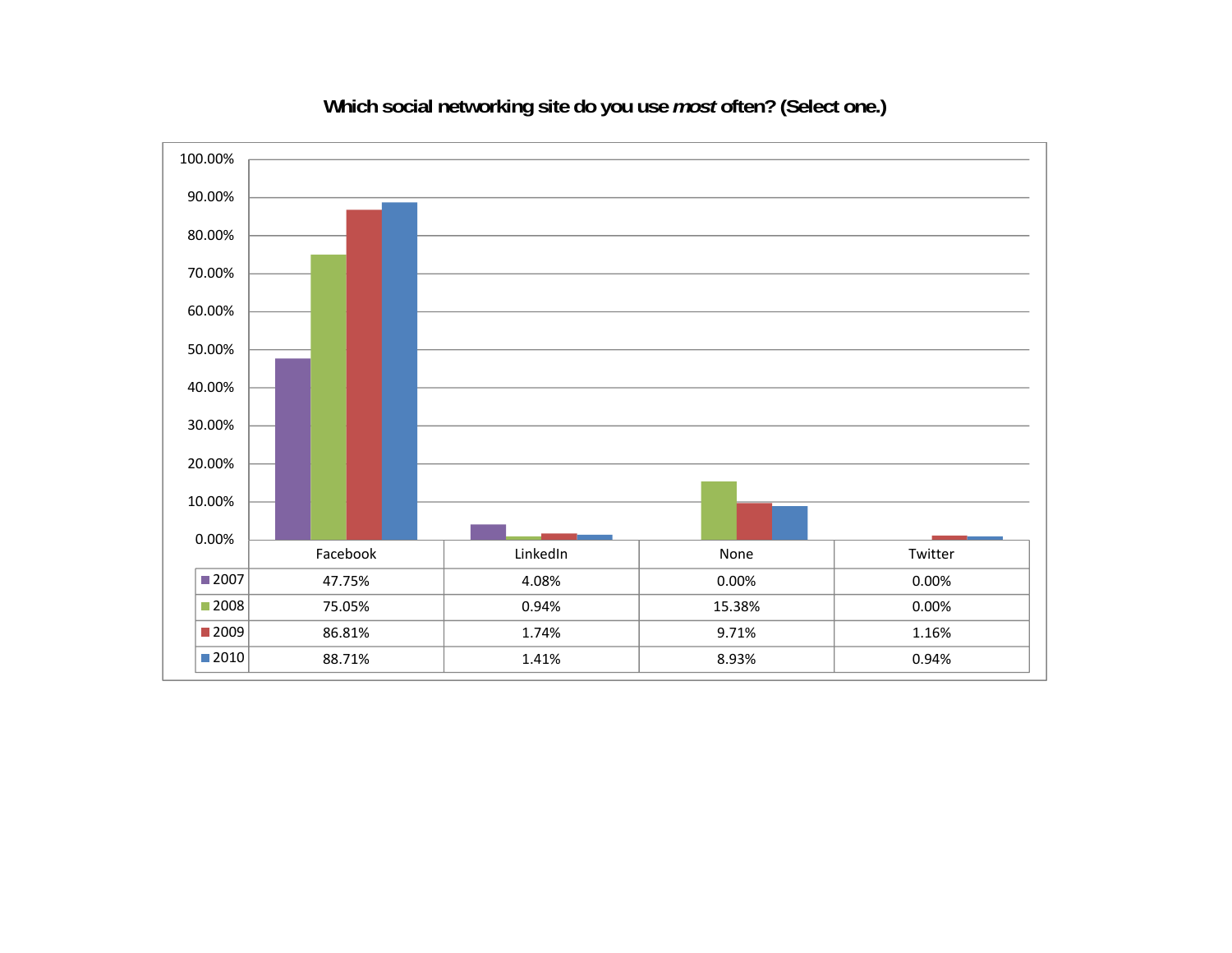

## **How often do you log on to and use the social networking site you use most often?**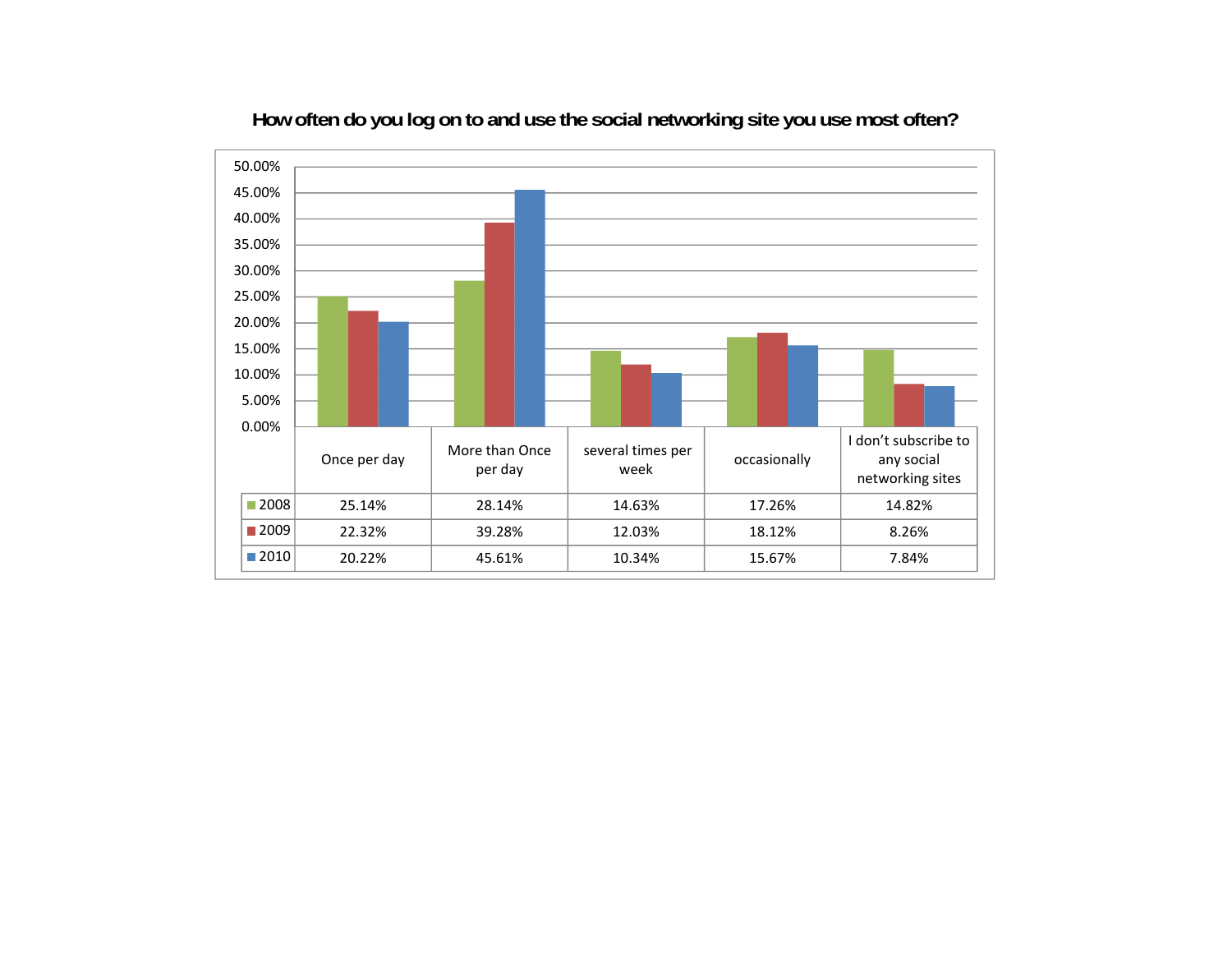**Which Instant Messaging client do you use** *most* **often? (Select one.)** 

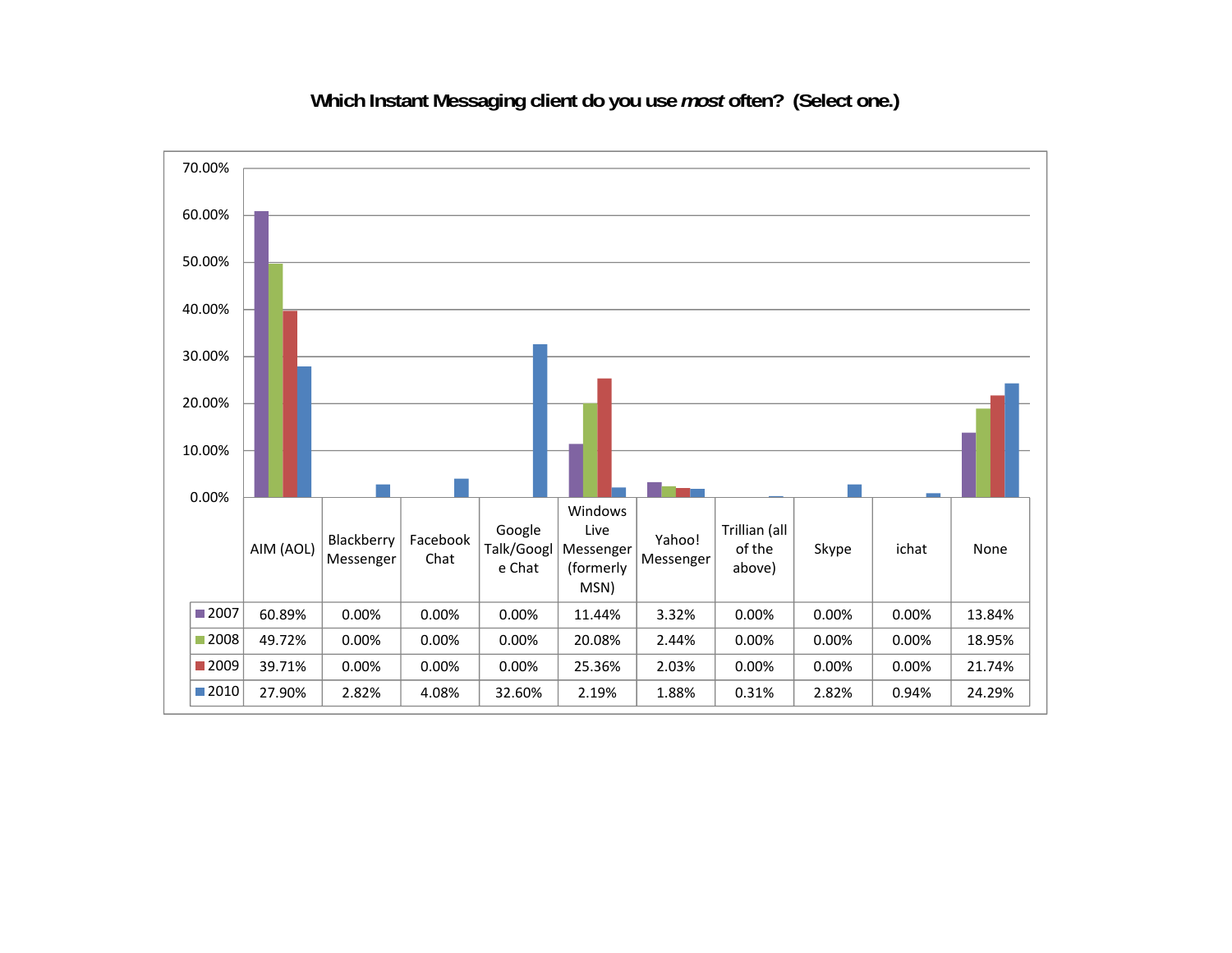

### **Do you subscribe to or read any blogs?**



### **Do you subscribe to or read any RSS feeds?**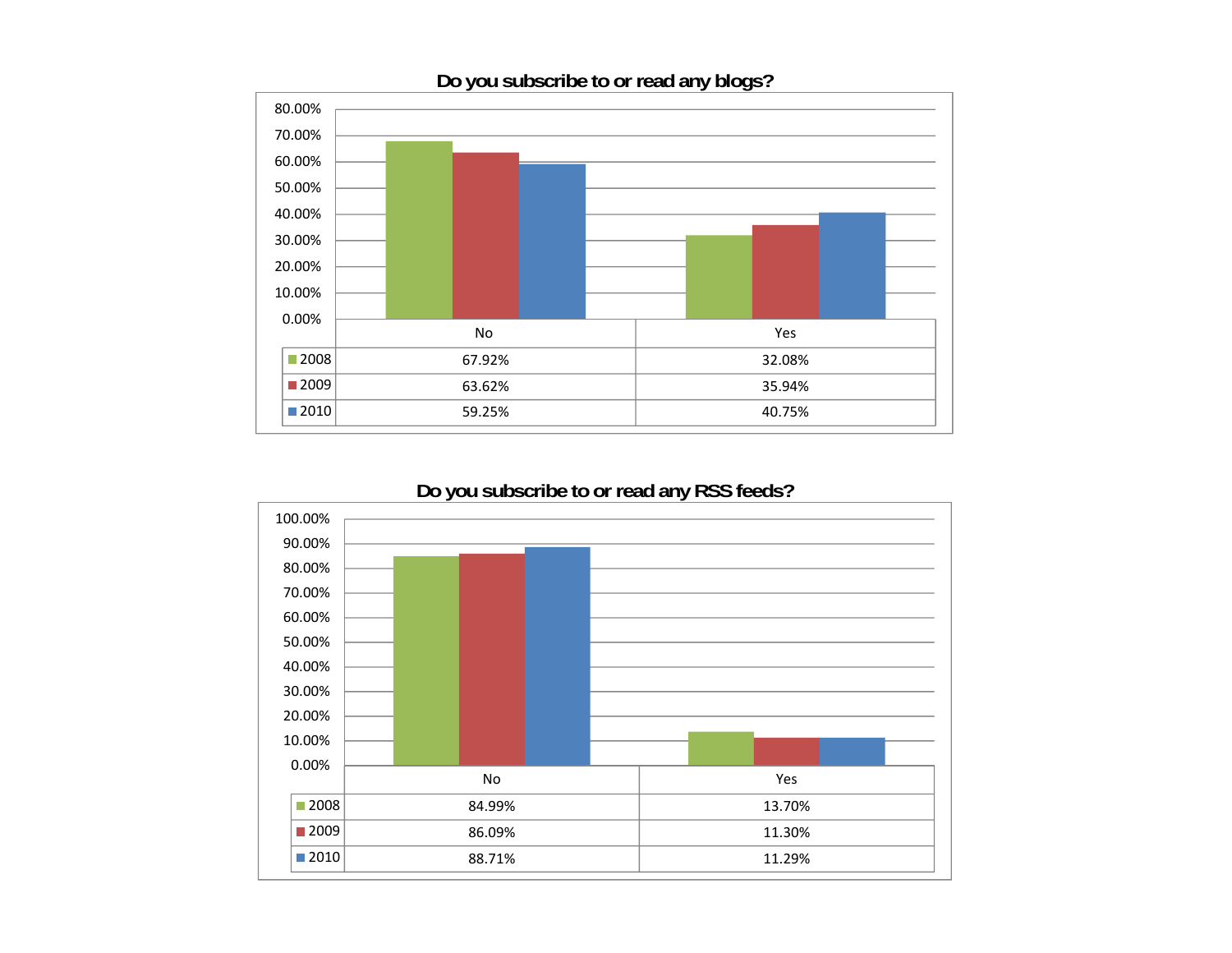# **Computer you use most often?**

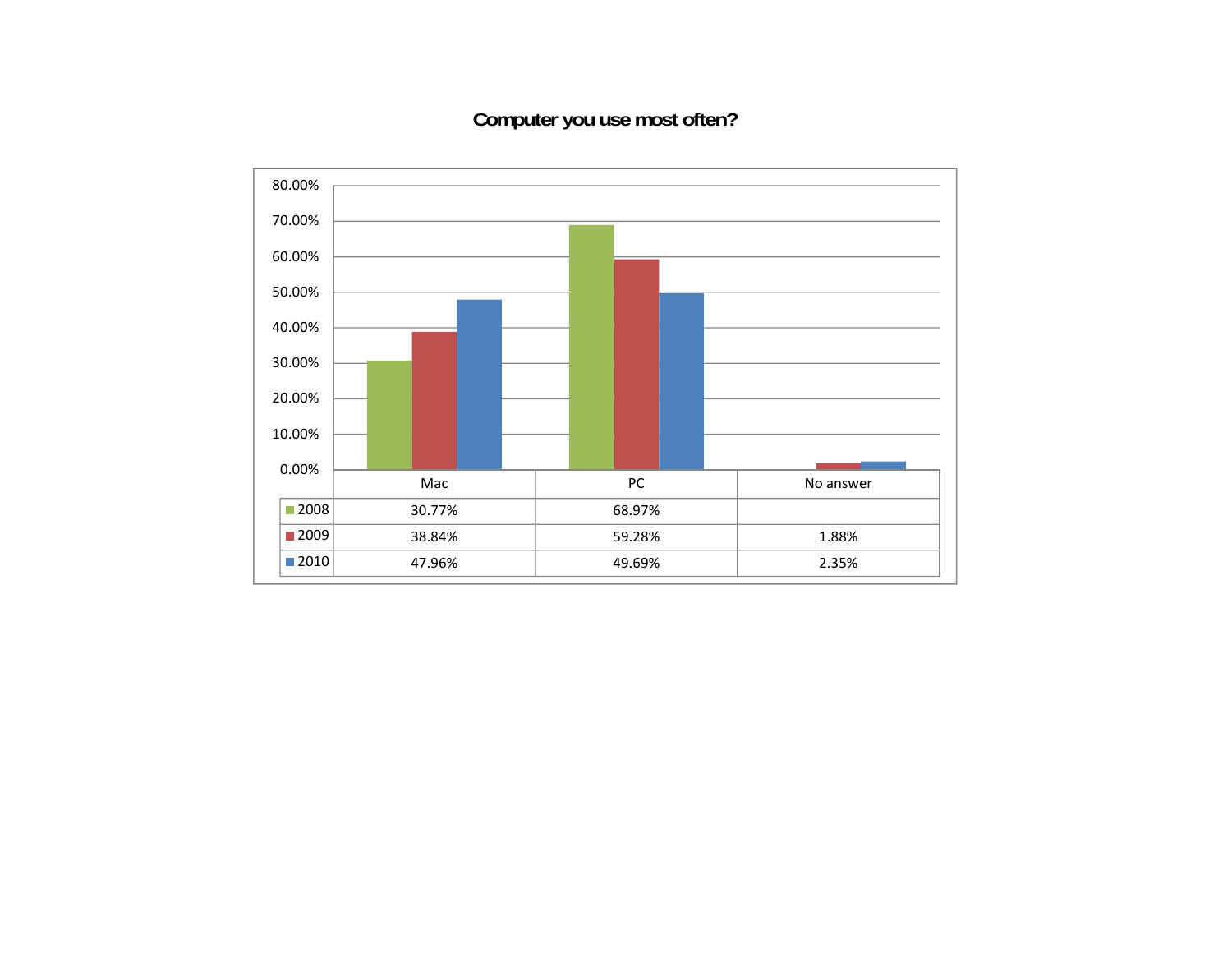



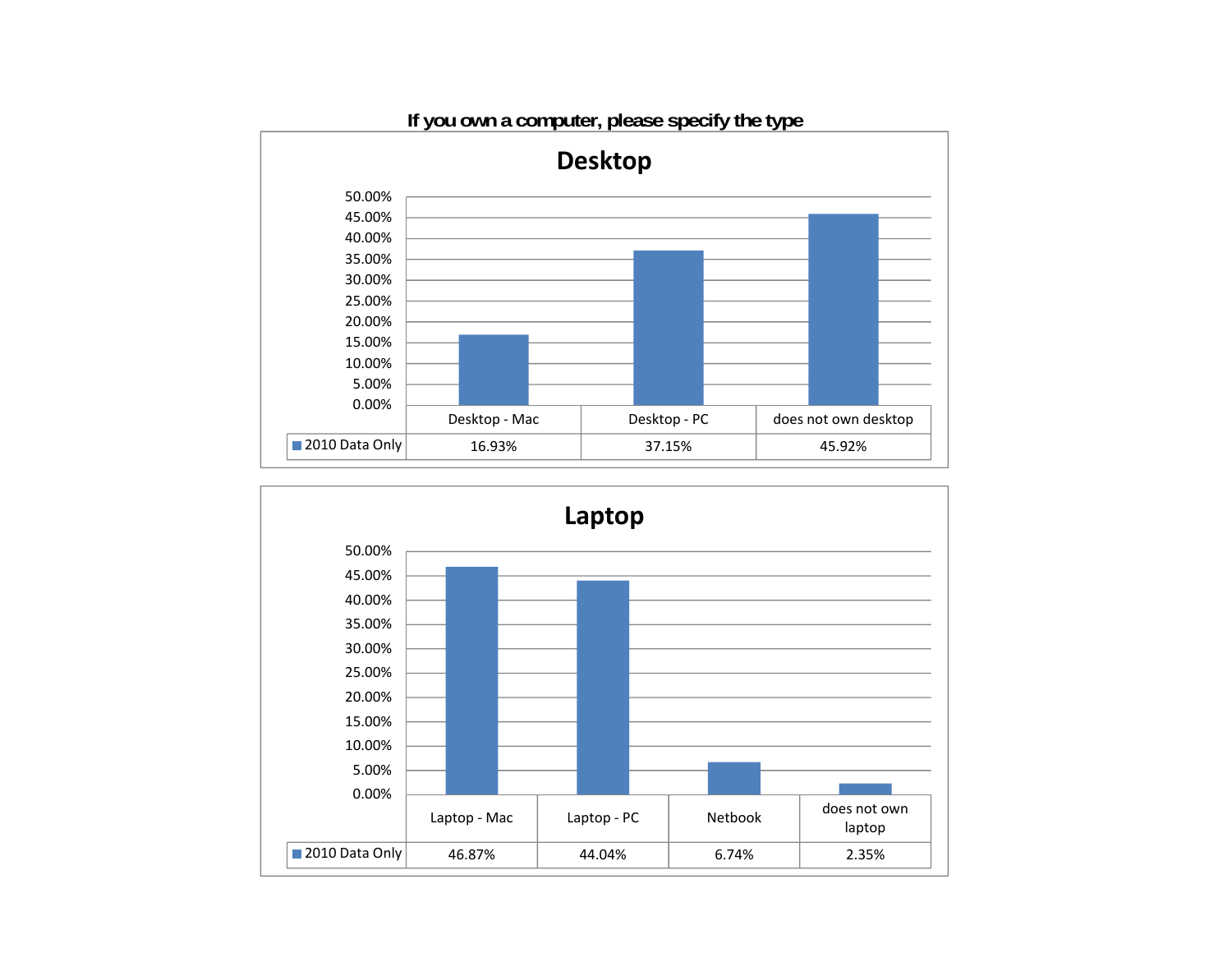

## **Which, if any, of the following devices do you own? (Select all that apply)**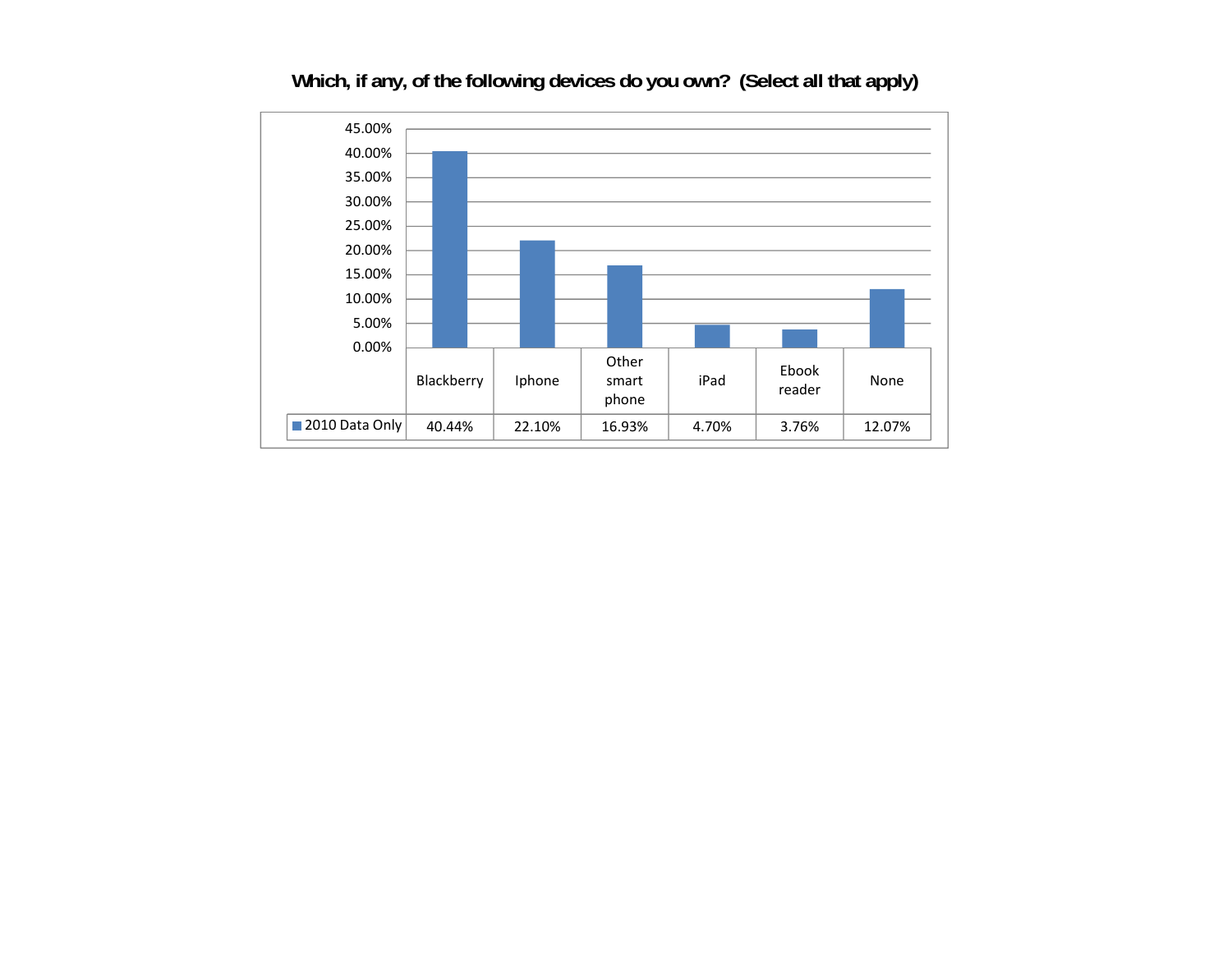

# **What web browser do you use most often?**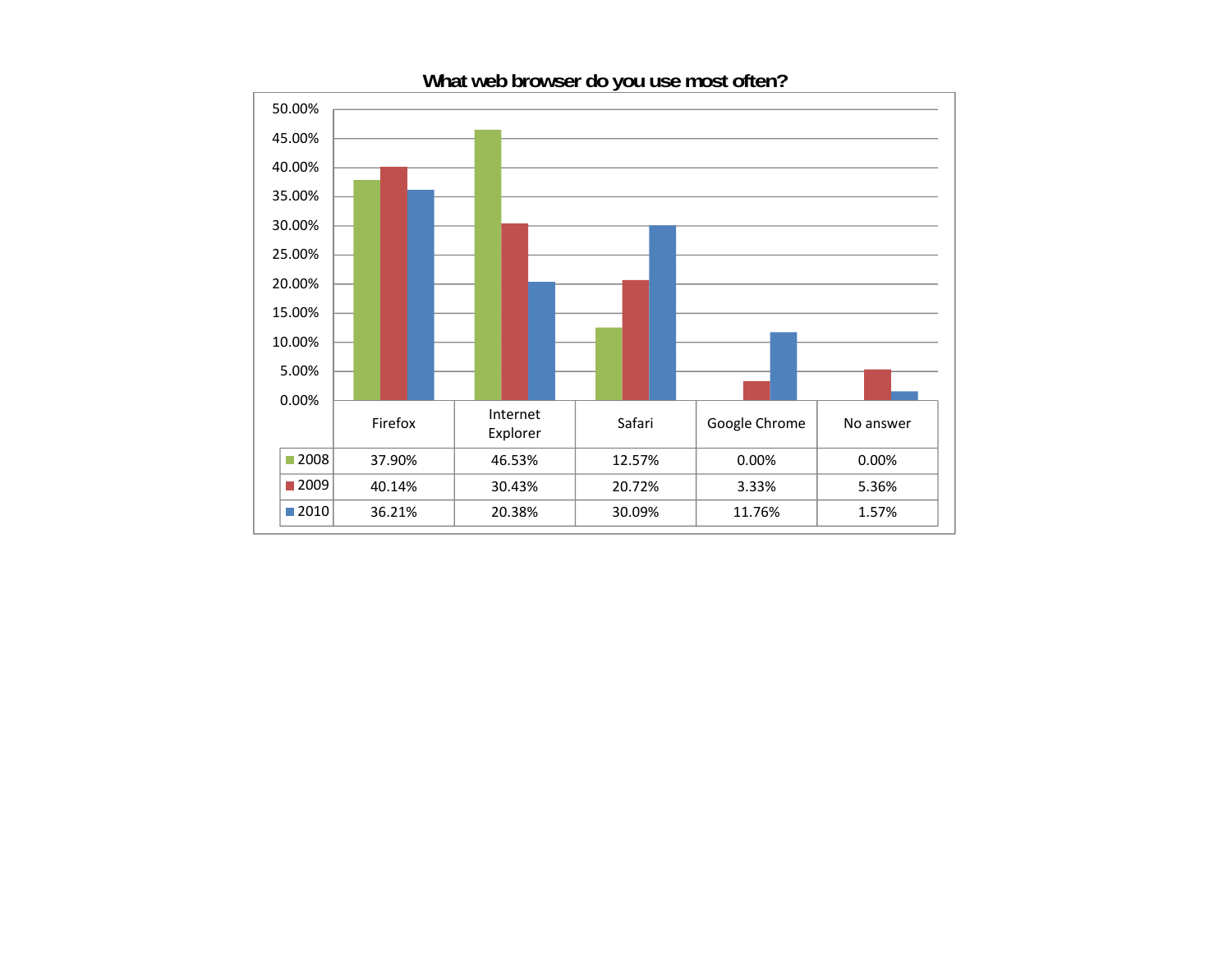

**Which search engine do you use most often?** 

**How often do you use a different search engine to perform an identical search after receiving results (or no results) from an initial search?** 

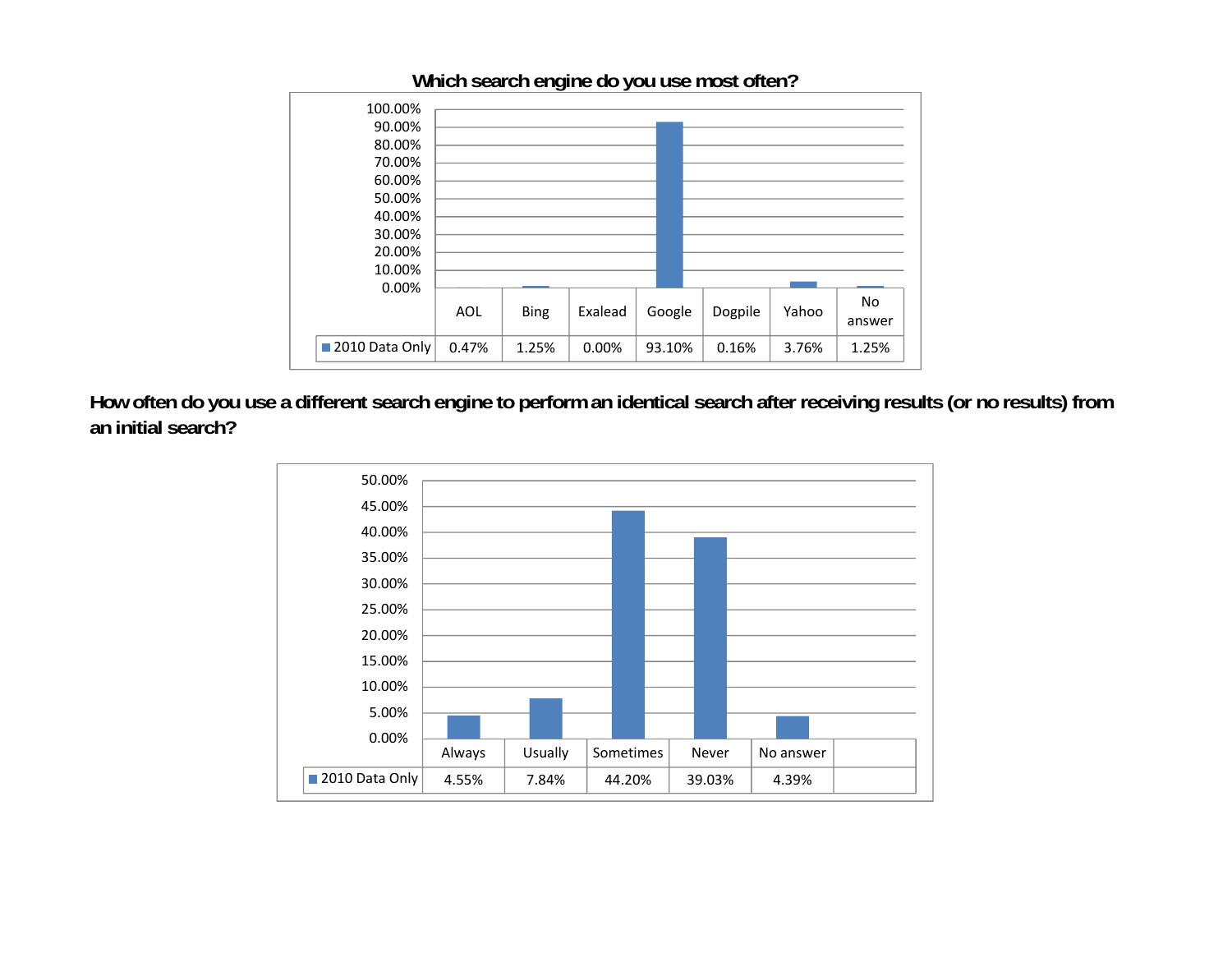

**Within the past year, have you downloaded or listened to** 

**Have you used your computer (or any other electronic device) to view any e-books?**